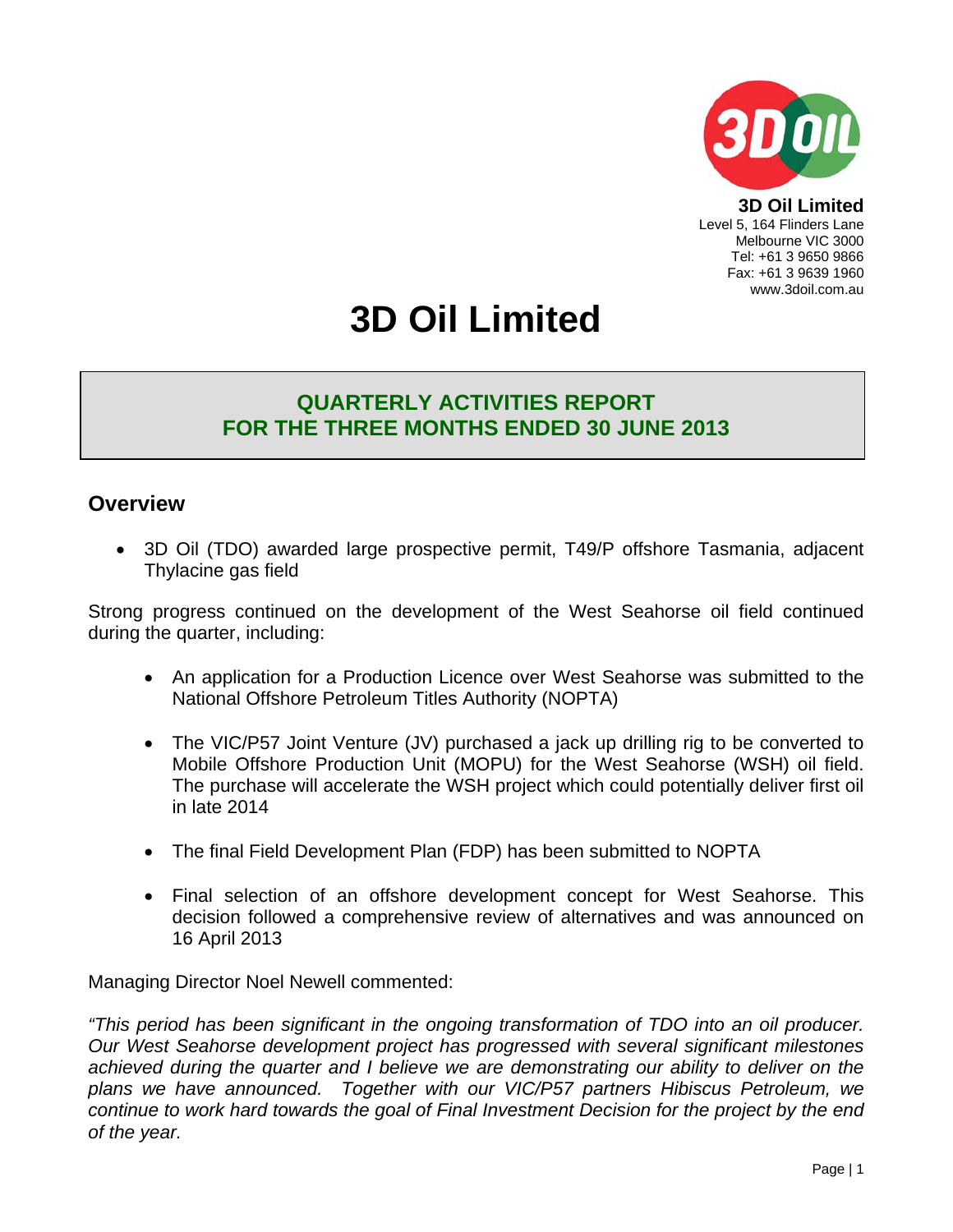*TDO has also made an exciting step to broaden our portfolio with the award of a 100% interest in T/49P. This exploration permit is highly prospective for gas and is strategically located adjacent existing gas production facilities. Success here would expose TDO to the upside of rapidly improving east coast market for wholesale gas. In conjunction with West Seahorse and other VIC/P57 exploration, this could see the Company become a producer of*  both oil and gas from our southeast Australia focus area. This would be a strong outcome *creating a robust commercial platform for 3D Oil's growth into a mid cap E and P company."* 

# **Exploration**

## *T/49P, Otway Basin, offshore Tasmania*

On 24 May TDO announced that it had been awarded new exploration permit T/49P based its successful bid in the 2012 Australian Offshore Gazettal round. T/49P is located in the offshore Otway Basin of Tasmania and covers an area of 4,960 km<sup>2</sup> in water depths generally no greater than 100m. The permit is lightly explored covered by a broad grid of 2D seismic data of varying vintages and has two early exploration wells.



*T49/P Location map* 

The Minimum Guaranteed Work Program is set out below. It is the intention of TDO to seek a farmin partner to the permit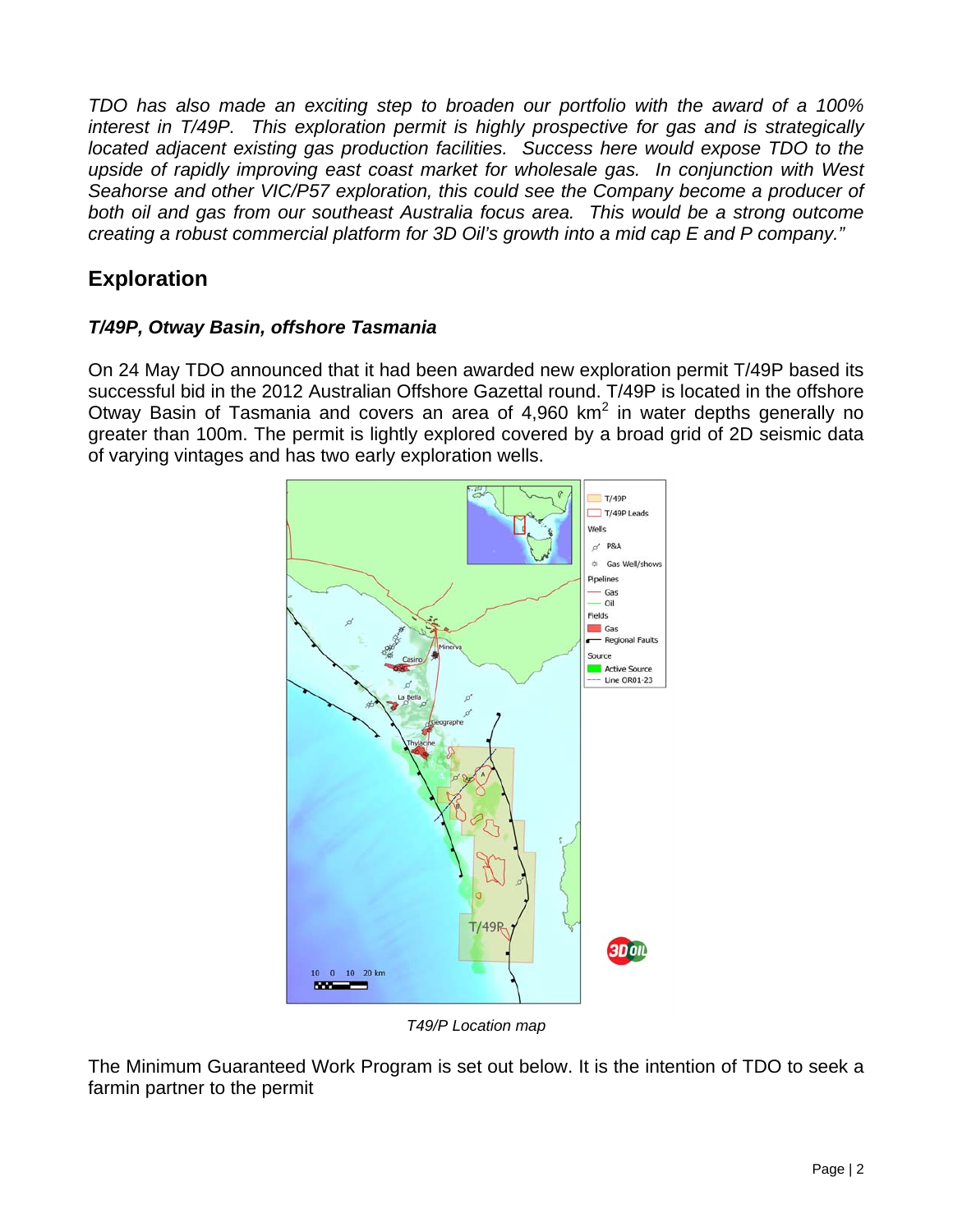| <b>YEAR</b>       | <b>ACTIVITY</b>                                                  |              | <b>INDICATIVE EXPENDITURE</b><br>(A\$ MILLION) |  |
|-------------------|------------------------------------------------------------------|--------------|------------------------------------------------|--|
|                   |                                                                  | <b>GROSS</b> | <b>CUMULATIVE</b>                              |  |
|                   | <b>MINIMUM GUARANTEED WORK PROGRAMME</b>                         |              |                                                |  |
| Year 1            | 1. Commence approval and<br>planning process for seismic         | \$0.150      |                                                |  |
|                   | acquisition.                                                     | \$0.200      | \$0.400                                        |  |
|                   | 2. G&G Studies,<br>Seismic<br>mapping,<br>sequence               |              |                                                |  |
|                   | stratigraphic study,<br>basin<br>modelling.                      | \$0.050      |                                                |  |
|                   | 3. Reprocess 500km of<br>2D<br>seismic.                          |              |                                                |  |
| Year <sub>2</sub> | 1. Acquire and process 755 km <sup>2</sup><br>of new 3D seismic. | \$12.000     | \$12.400                                       |  |
| Year <sub>3</sub> | Seismic Interpretation<br>1.                                     | \$0.250      |                                                |  |
|                   | 2. Geological and Geophysical<br>studies.                        | \$0.500      | \$13.150                                       |  |
|                   |                                                                  | Total        | \$13.150                                       |  |

T/49P lies adjacent to the Thylacine and Geographe gas fields which have a combined gas in place ("GIP") of over 2 TCF while the former is the largest gas discovery in the Otway Basin.

The evaluation of T/49P undertaken by TDO included a review of the existing seismic data and a full petroleum systems analysis. A number of strong leads were identified with combined GIP estimate of over 5 TCF. An active petroleum system is proven adjacent the permit and is also interpreted as active within T/49P.

#### *VIC/P57, Gippsland Basin, offshore Victoria*

On the 19 July TDO announced the acquisition by the VIC/P57 JV of a drilling rig which will serve as a production platform for the West Seahorse Oil Field (WSH) in the offshore Gippsland Basin.

The US\$12 million acquisition is a milestone event for the JV and for the WSH development project. A Sale and Purchase Agreement and related agreements were signed on 18 July 2013. The Hibiscus farmin proceeds will fund the purchase.

The GSP Britannia is a large 4 leg jack-up rig that will be converted to a MOPU and installed at the West Seahorse location. It is well suited to the harsh operating conditions of the Bass Strait and, once converted to a MOPU with production facilities, its size will allow deck space for drilling of the WSH production and possibly exploration wells with the use of a demountable modular platform rig.

This approach will be cost effective and will allow the JV to accelerate first oil from WSH.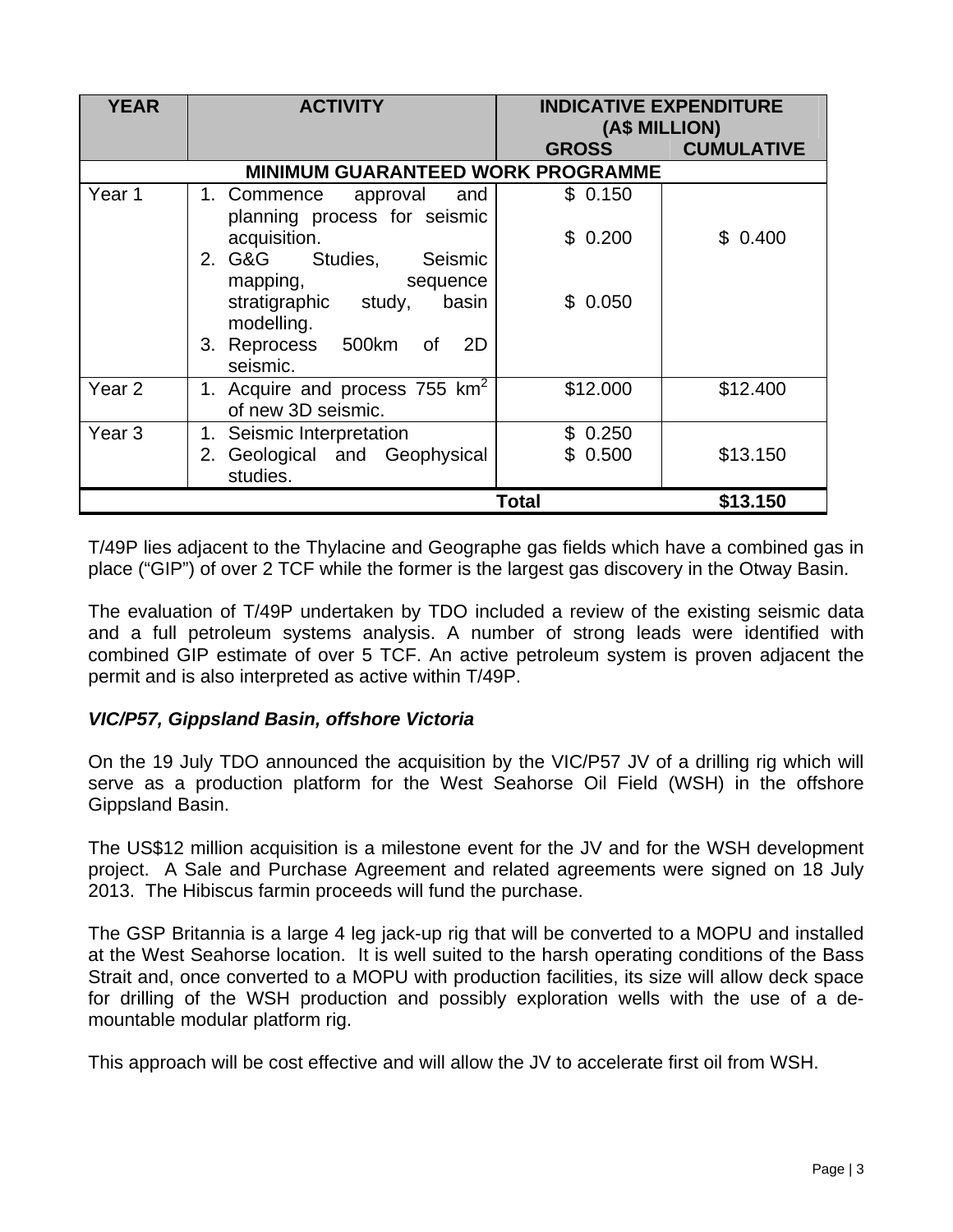

*GSP Britannia operating in the North Sea* 

## Project phases:

- Purchase of the Britannia now secures the JV's rights to the rig.
- The JV plans to re-sell the Britannia to a MOPU contractor at or before the WSH project Final Investment Decision (FID) for conversion to a MOPU.
- The JV then intends to lease back the Britannia MOPU for the life of the WSH field.
- Existing drilling equipment will be removed from the Britannia.
- The MOPU Contractor will then install production equipment and facilities in order to complete conversion of Britannia to a Mobile Offshore Production Unit (MOPU).
- JV will contract a modularised platform drilling rig and place on the Britannia.
- JV will drill all VIC/P57 wells from the Britannia (including WSH production wells and potentially a nearby exploration well), then remove platform drilling rig.
- JV will commence WSH oil production utilising the Britannia as a MOPU.

## Advantages of the Britannia purchase to the WSH project include:

- Accelerates First Oil from the West Seahorse Project to potentially late 2014.
- Secures suitable rig for project at relatively low purchase price.
- Accelerates the Safety Case approval process as it focuses the team on the final development solution immediately.
- Reduces Capital Cost of the project.
- Reduces Drilling Cost of the project.

On 29 April TDO advised that an application for a Production Licence over the West Seahorse oilfield had been submitted to the National Offshore Petroleum Titles Authority (NOPTA). On 29 May TDO announced that NOPTA had issued a Notice of Sufficient Information confirming that no further data was required in relation to the WSH Production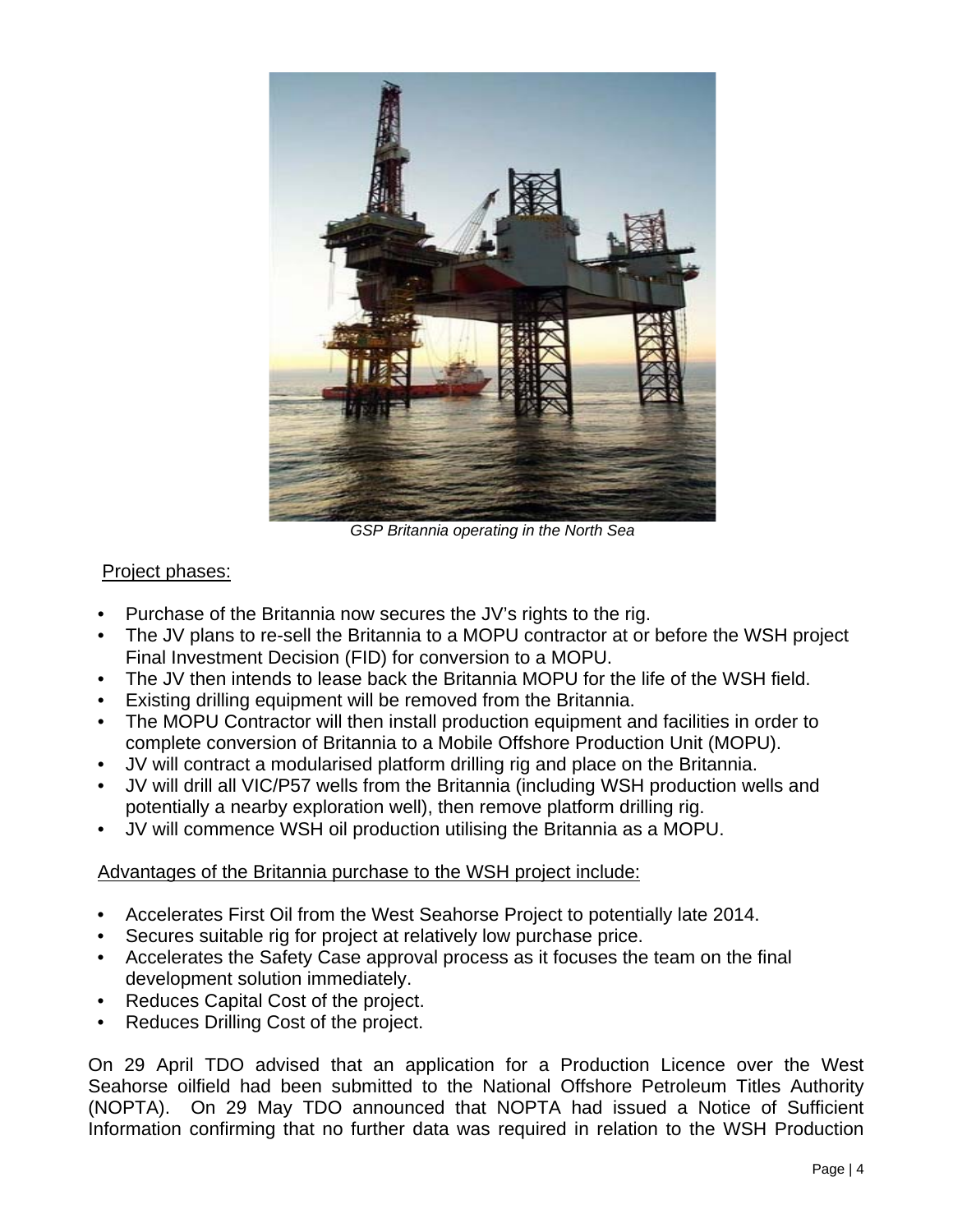Licence Application. This Notice is the trigger for significant credits for West Seahorse under the Petroleum Resource Rent Tax regime. These credits relate to the costs of exploration and previous drilling on the field and securing them within the current fiscal year has been an important factor in the overall economics of the project. TDO anticipates that the West Seahorse Production Licence will be awarded in the third quarter of 2013.

As a precursor to the submission of the Production Licence application, the JV submitted a preliminary Field Development Plan (FDP) to the National Offshore Petroleum Titles Authority (NOPTA). The final FDP was submitted to NOPTA on 13 May and is a comprehensive document which includes updates and amendments consistent with NOPTA's response to the preliminary FDP which had been submitted in January 2013.

The process of finalizing and submitting the Production Licence application and the FDP follows on from the NOPTA declaring a location over the West Seahorse oil field in November 2012.

On 16 April 3D Oil announced that it had finalised the development concept for the West Seahorse oilfield and that Front End Engineering Design (FEED) had commenced.

The announcement followed a comprehensive review of a variety of alternatives, with the joint venture selecting an offshore solution for the exploitation of West Seahorse based on a cost effective approach and minimum time to first oil.

The development concept consists of production via a leased Mobile Offshore Production Unit (MOPU) in to a leased tanker serving as a Floating Storage and Offloading (FSO) Vessel. This will enable crude oil sales both locally and internationally. The field life is anticipated to be 4 to 5 years, dependent on a number of factors including operating costs and oil price. Initial production rates are expected to be as high as 12,000 barrels of oil per day.

The West Seahorse Development Concept is described as follows:

- Two production wells will be drilled and completed via a self-contained de-mountable modular drilling rig temporarily installed on the MOPU. The size of the Britannia allows the use of a modular rig thereby eliminating the need to contract a separate offshore drilling unit as had been previously considered. Two production wells will be connected directly to the MOPU through the use of surface completions.
- The Britannia jack-up rig will be refurbished and modified for duty as a Mobile Offshore Production Unit (MOPU). It will be fixed to the seabed at West Seahorse field location for the life of the project. The MOPU will include processing facilities to remove associated gas and water, to stabilise the crude oil, and export the stabilised crude. Produced gas will be processed and utilized for fuel gas and enhanced recovery (gas lift) with the remaining gas being flared. Produced water will be treated to regulatory requirement quality and disposed overboard.
- The stabilised oil will be produced via a 1.6km 4-inch flexible flowline to a catenary anchor leg moored (CALM) buoy and flexible hose to a Floating Storage Offloading (FSO) vessel. The FSO can then either load to another vessel in tandem mooring or shuttle the crude to a refinery.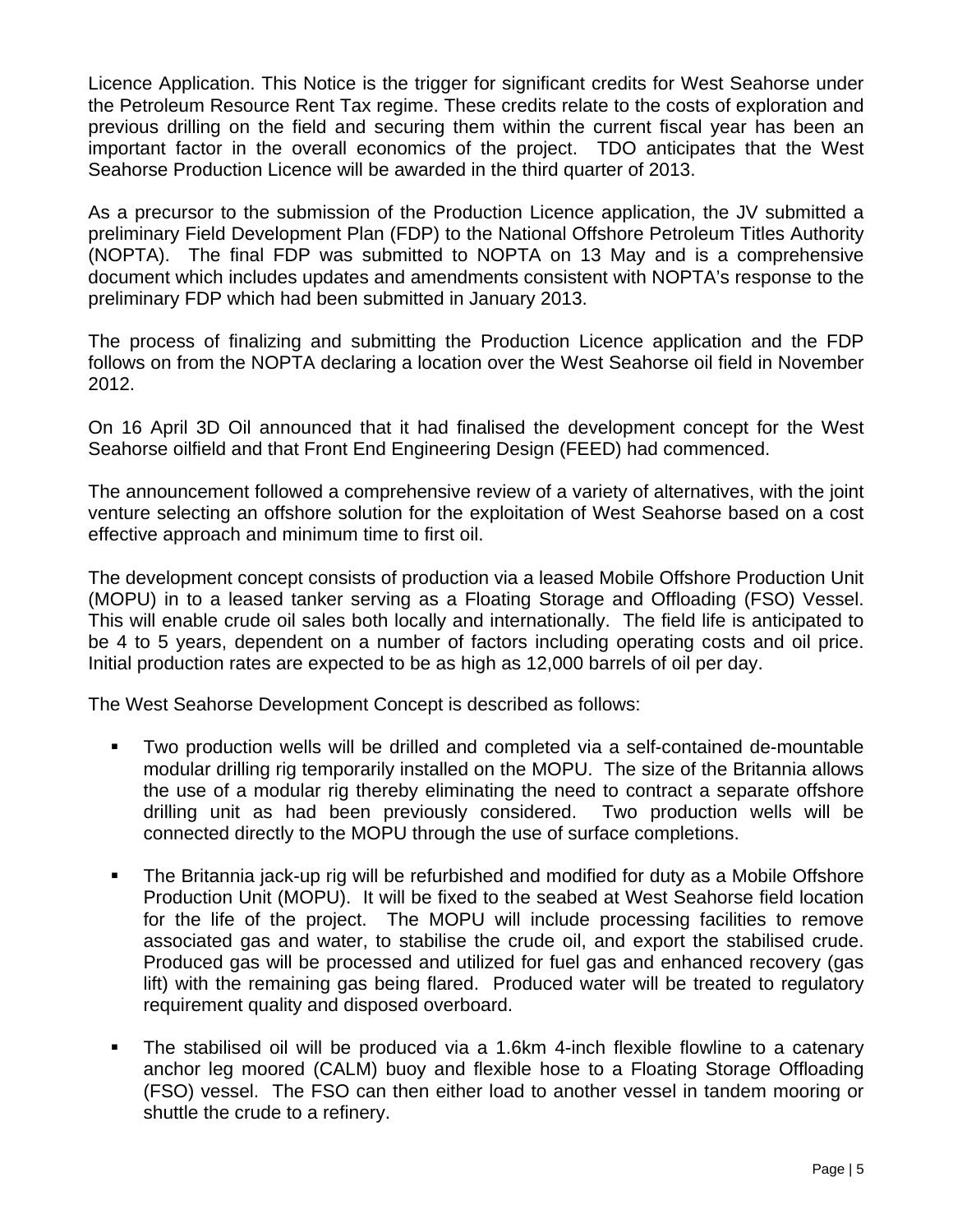

*Illustration of the MOPU and tanker facilities proposed for West Seahorse*

The VIC/P57 JV has awarded the Front End Engineering and Design (FEED) contract to Melbourne-based engineering firm WorleyParsons. This work will be conducted in conjunction with the regulatory approval process and will lead to the Final Investment Decision (FID), which is expected in the fourth quarter of 2013. A project team has been established in Melbourne with Hibiscus Petroleum, 3D Oil, engineering firm WorleyParsons and other specialists.



*VIC/P57 and West Seahorse location*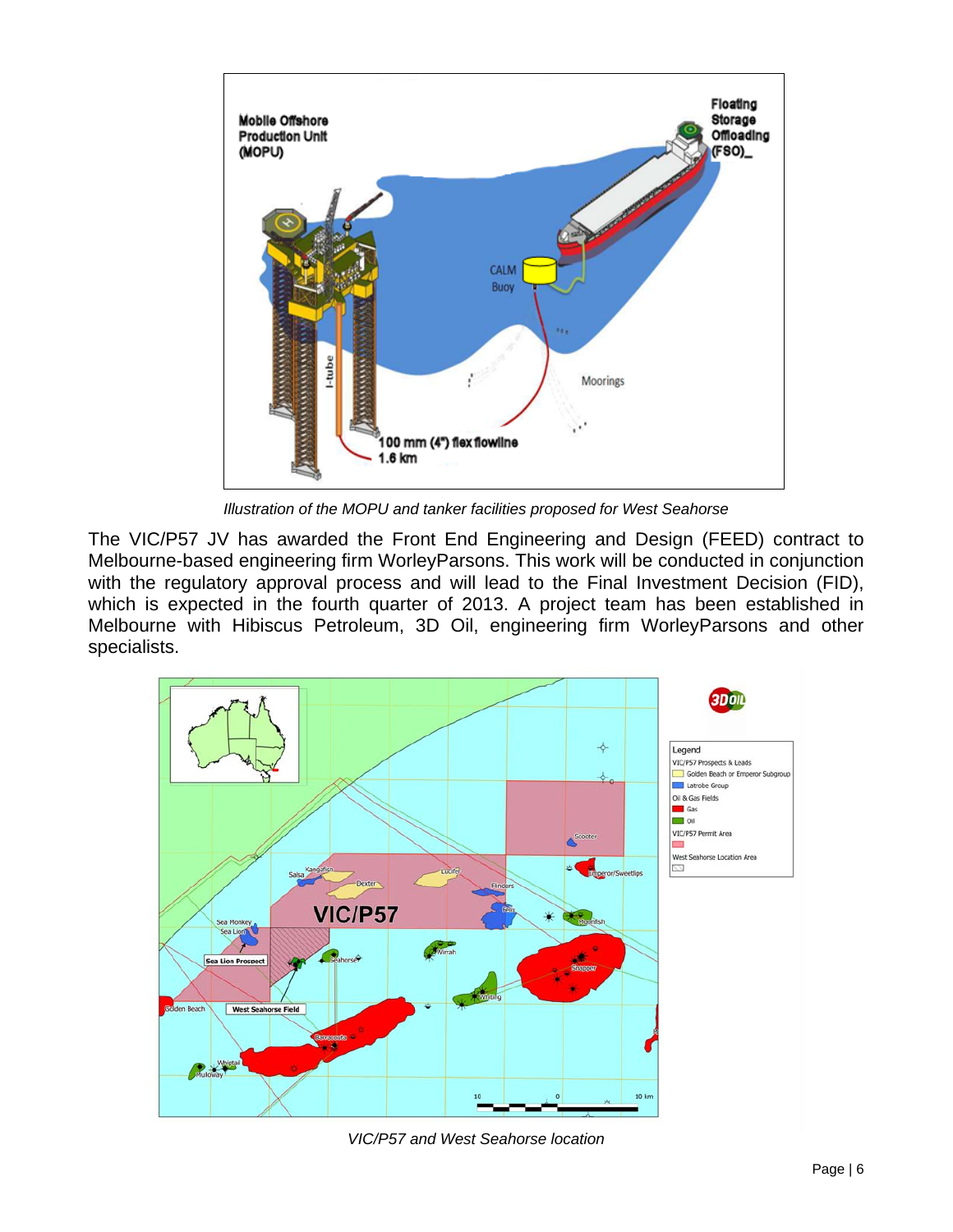# **Appendix 5B**

*Rule 5.3* 

Year to date

# **Mining exploration entity quarterly report**

Introduced 1/7/96. Origin: Appendix 8. Amended 1/7/97, 1/7/98, 30/9/2001 , 01/06/10.

# Name of entity 3D OIL LIMITED

40 105 597 279 30 June 2013

ABN Quarter ended ("current quarter")

#### **Consolidated statement of cash flows**

|                      | Cash flows related to operating activities                                                                                                           | Current quarter<br><b>\$A</b> | I eal to date<br>(12 months) |
|----------------------|------------------------------------------------------------------------------------------------------------------------------------------------------|-------------------------------|------------------------------|
| 1.1                  | Receipts from product sales and related debtors                                                                                                      | 5,262                         | \$A<br>19,293                |
| 1.2                  | Payments for<br>(a) exploration and evaluation (net of refunds)<br>(b) development                                                                   | (468, 675)                    | (1,528,292)                  |
|                      | (c) production<br>(d) administration                                                                                                                 | (670, 589)                    | (2,069,572)                  |
| 1.3<br>1.4           | Dividends received<br>Interest and other items of a similar nature<br>received                                                                       |                               |                              |
| 1.5<br>1.6           | Interest and other costs of finance paid<br>Income taxes paid                                                                                        | 15,258                        | 90,409                       |
| 1.7<br>1.8           | R&D Tax Rebate<br>Refund of expenditure from Joint Venture                                                                                           | 472,338                       | 695,894<br>1,199,590         |
|                      | <b>Net Operating Cash Flows</b>                                                                                                                      | (646, 406)                    | (1,592,678)                  |
| 1.8                  | Cash flows related to investing activities<br>Payment for purchases of:<br>(a) prospects/farmins<br>(b) equity investments<br>(c) other fixed assets |                               |                              |
| 1.9                  | Proceeds from sale of:<br>(a) prospects<br>(b) equity investments<br>(c) other fixed assets                                                          |                               |                              |
| 1.10<br>1.11<br>1.12 | Loans to other entities<br>Loans repaid by other entities<br>Other (provide details if material)                                                     |                               |                              |
| 1.13                 | Net investing cash flows<br>Total operating and investing cash flows (carried<br>forward)                                                            | (646, 406)                    | (1,592,678)                  |

<sup>+</sup> See chapter 19 for defined terms.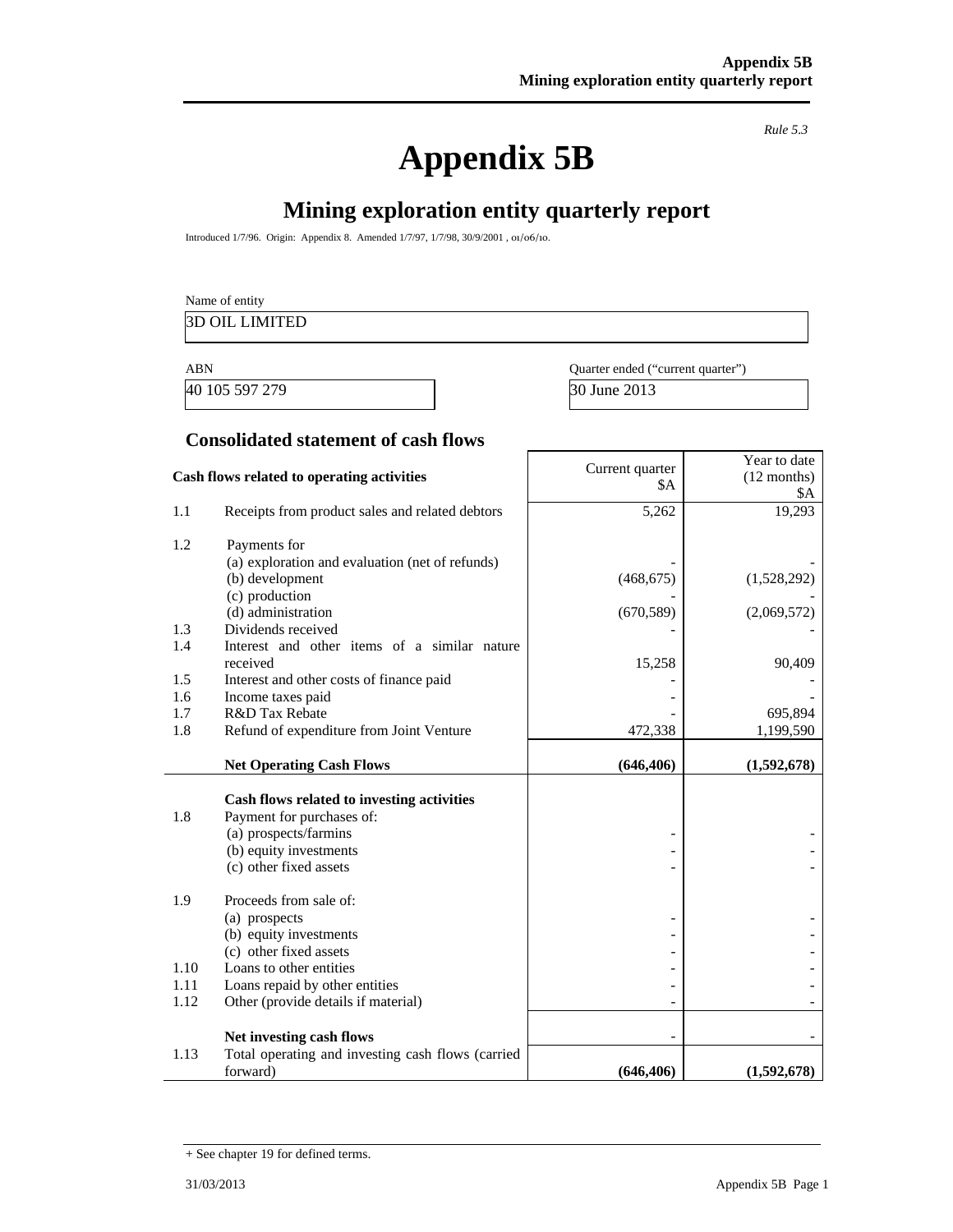| 1.13         | Total operating and investing cash flows<br>(brought forward)                       | (646, 406)                   | (1,592,678) |
|--------------|-------------------------------------------------------------------------------------|------------------------------|-------------|
|              |                                                                                     |                              |             |
|              | Cash flows related to financing activities                                          |                              |             |
| 1.14         | Proceeds from issues of shares                                                      | -                            | 2,043,558   |
| 1.15         | Proceeds from sale of forfeited shares                                              |                              |             |
| 1.16         | Proceeds from borrowings                                                            | $\qquad \qquad \blacksquare$ |             |
| 1.17         | Repayment of borrowings                                                             |                              |             |
| 1.18         | Dividends paid                                                                      | -                            |             |
| 1.19         | Other – Capital raising costs                                                       | -                            |             |
|              | Net financing cash flows                                                            |                              | 2,043,558   |
|              | Net increase (decrease) in cash held                                                | (646, 406)                   | 450,880     |
| 1.20<br>1.21 | Cash at beginning of quarter/year to date<br>Exchange rate adjustments to item 1.20 | 2,772,161                    | 1,674,875   |
| 1.22         | Cash at end of quarter                                                              | 2,125,755                    | 2,125,755   |

### **Payments to directors of the entity and associates of the directors Payments to related entities of the entity and associates of the related entities**

|      |                                                                  | Current quarter<br>\$A |
|------|------------------------------------------------------------------|------------------------|
| 1.23 | Aggregate amount of payments to the parties included in item 1.2 | 107,316                |
| 1.24 | Aggregate amount of loans to the parties included in item 1.10   |                        |
|      |                                                                  |                        |

1.25 Explanation necessary for an understanding of the transactions

Director's fees and salaries paid to directors during the June 2013 quarter.

#### **Non-cash financing and investing activities**

2.1 Details of financing and investing transactions which have had a material effect on consolidated assets and liabilities but did not involve cash flows

Nil

2.2 Details of outlays made by other entities to establish or increase their share in projects in which the reporting entity has an interest

Nil

<sup>+</sup> See chapter 19 for defined terms.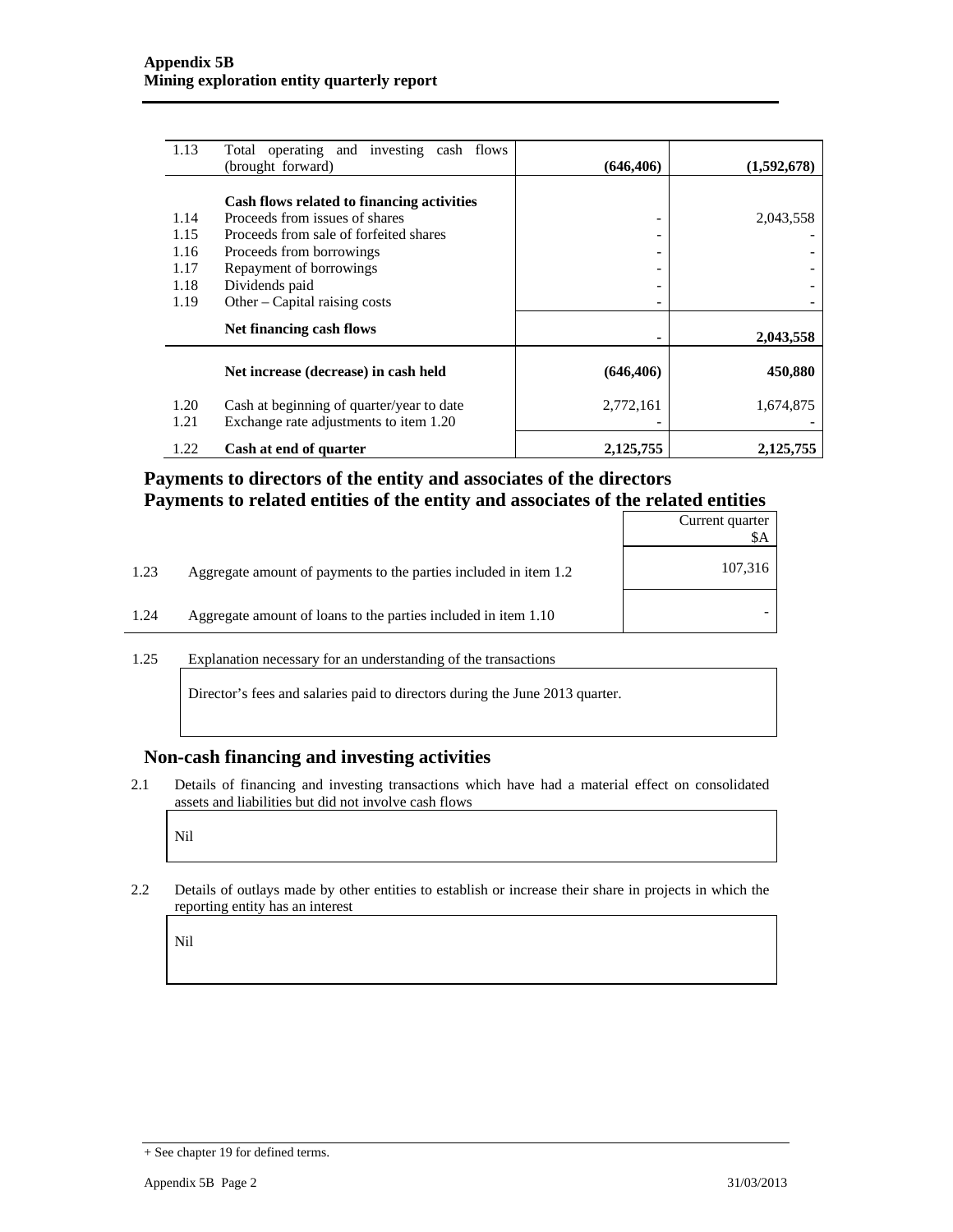#### **Financing facilities available**

*Add notes as necessary for an understanding of the position.* 

|     |                             | Amount available<br>\$A'000 | Amount used<br>\$A'000 |
|-----|-----------------------------|-----------------------------|------------------------|
| 3.1 | Loan facilities             |                             |                        |
| 3.2 | Credit standby arrangements | -                           |                        |

### **Estimated cash outflows for next quarter**

|     | <b>Total</b>               | *900    |
|-----|----------------------------|---------|
| 4.4 | Administration             | 300     |
| 4.3 | Production                 |         |
| 4.2 | Development                | 600     |
| 4.1 | Exploration and evaluation |         |
|     |                            | \$A'000 |

 *\*: These outflows will be partially reimbursed by the VIC/P57 joint venture.* 

# **Reconciliation of cash**

| Reconciliation of cash at the end of the quarter (as<br>shown in the consolidated statement of cash flows) to<br>the related items in the accounts is as follows. |                                                  | Current quarter<br>A'000 | Previous quarter<br>\$A'000 |
|-------------------------------------------------------------------------------------------------------------------------------------------------------------------|--------------------------------------------------|--------------------------|-----------------------------|
| 5.1                                                                                                                                                               | Cash on hand and at bank                         | 489                      | 790                         |
| 5.2                                                                                                                                                               | Deposits at call                                 | 1,589                    | 1,935                       |
| 5.3                                                                                                                                                               | Bank overdraft                                   |                          |                             |
| 5.4                                                                                                                                                               | Other – Bank Guarantee                           | 47                       | 47                          |
|                                                                                                                                                                   | <b>Total: Cash at end of quarter</b> (item 1.22) | 2,126                    | 2.772                       |

#### **Changes in interests in mining tenements**

|     |                                                                     | Tenement<br>reference | Nature of interest<br>(note (2)) | Interest at<br>beginning<br>of quarter | Interest at<br>end of<br>quarter |
|-----|---------------------------------------------------------------------|-----------------------|----------------------------------|----------------------------------------|----------------------------------|
| 6.1 | Interests in mining<br>tenements relinquished,<br>reduced or lapsed |                       |                                  |                                        |                                  |
| 6.2 | Interests in mining<br>tenements acquired or<br>increased           |                       |                                  |                                        |                                  |

<sup>+</sup> See chapter 19 for defined terms.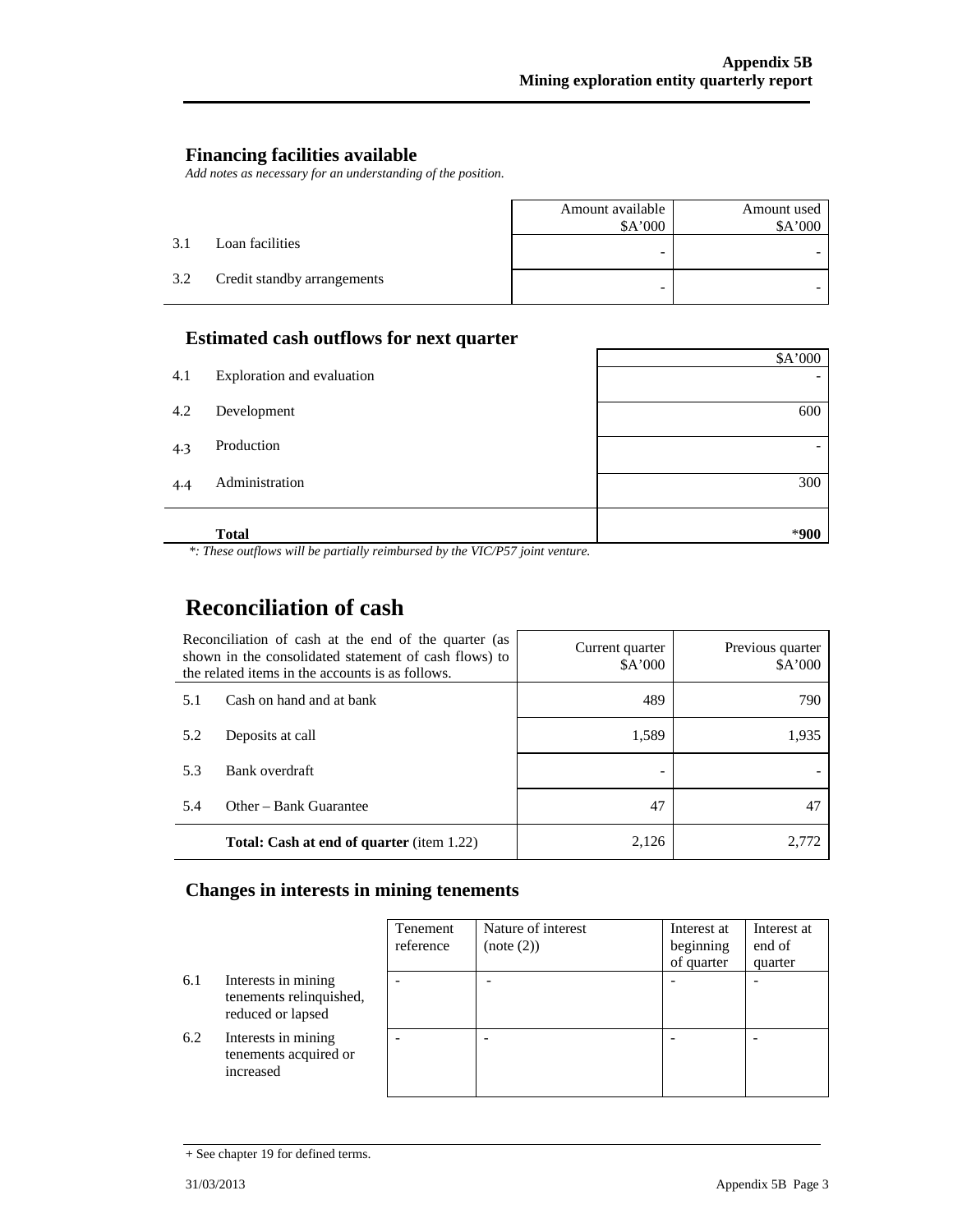#### **Issued and quoted securities at end of current quarter**

*Description includes rate of interest and any redemption or conversion rights together with prices and dates.* 

|       |                                          | Total number | Number quoted            | Issue price per    | Amount paid up per    |
|-------|------------------------------------------|--------------|--------------------------|--------------------|-----------------------|
|       |                                          |              |                          | security (see note | security (see note 3) |
|       |                                          |              |                          | $3)$ (cents)       | (cents)               |
| 7.1   | Preference                               |              |                          |                    |                       |
|       | <i><b>*securities</b></i>                |              |                          |                    |                       |
|       | (description)                            |              |                          |                    |                       |
| 7.2   | Changes during                           |              |                          |                    |                       |
|       | quarter                                  |              |                          |                    |                       |
|       | (a) Increases                            |              |                          |                    |                       |
|       | through issues                           |              |                          |                    |                       |
|       | (b) Decreases                            |              |                          |                    |                       |
|       | through returns of                       |              |                          |                    |                       |
|       | capital, buy-backs,                      |              |                          |                    |                       |
|       | redemptions                              |              |                          |                    |                       |
| 7.3   | +Ordinary                                | 237,523,000  | 237,523,000              |                    |                       |
|       | securities                               |              |                          |                    |                       |
| 7.4   | Changes during                           |              |                          |                    |                       |
|       | quarter                                  |              |                          |                    |                       |
|       | (a) Increases                            |              |                          |                    |                       |
|       | through issues                           |              |                          |                    |                       |
|       | (b) Decreases                            |              |                          |                    |                       |
|       | through returns of<br>capital, buy-backs |              |                          |                    |                       |
|       | (c) Released from                        |              |                          |                    |                       |
|       | ASX restriction                          |              |                          |                    |                       |
| 7.5   | <sup>+</sup> Convertible debt            |              |                          |                    |                       |
|       | securities                               |              |                          |                    |                       |
|       | (description)                            |              |                          |                    |                       |
| 7.6   | Changes during                           |              |                          |                    |                       |
|       | quarter                                  |              |                          |                    |                       |
|       | (a) Increases                            |              |                          |                    |                       |
|       | through issues                           |              |                          |                    |                       |
|       | (b) Decreases                            |              |                          |                    |                       |
|       | through securities                       |              |                          |                    |                       |
|       | matured, converted                       |              |                          |                    |                       |
| 7.7   | <b>Options</b>                           |              |                          | Exercise price     | Expiry date           |
|       | (description and                         | 64,000       |                          | \$0.25             | 30 June 2014          |
|       | conversion factor)                       | 150,000      |                          | \$0.40             | 30 November 2014      |
|       |                                          | 200,000      |                          | \$0.40             | 31 January 2015       |
|       |                                          | 78,000       |                          | \$0.18             | 7 October 2015        |
|       |                                          | 595.000      |                          | \$0.16             | 30 November 2015      |
| 7.8   | Issued during                            |              |                          | Exercise price     | Expiry date           |
|       | quarter                                  |              | $\overline{\phantom{0}}$ |                    |                       |
| 7.9   | <b>Exercised</b> during                  |              |                          |                    |                       |
|       | quarter                                  |              | $\overline{\phantom{a}}$ |                    |                       |
| 7.10  | Expired/lapsed                           |              |                          | Exercise price     | Expiry date           |
|       | during quarter                           |              |                          |                    |                       |
| 317.1 | <b>Debentures</b>                        |              |                          |                    |                       |
|       | (totals only)                            |              | $\overline{a}$           |                    |                       |
| 7.12  | <b>Unsecured notes</b>                   |              |                          |                    |                       |
|       | (totals only)                            |              |                          |                    |                       |

<sup>+</sup> See chapter 19 for defined terms.